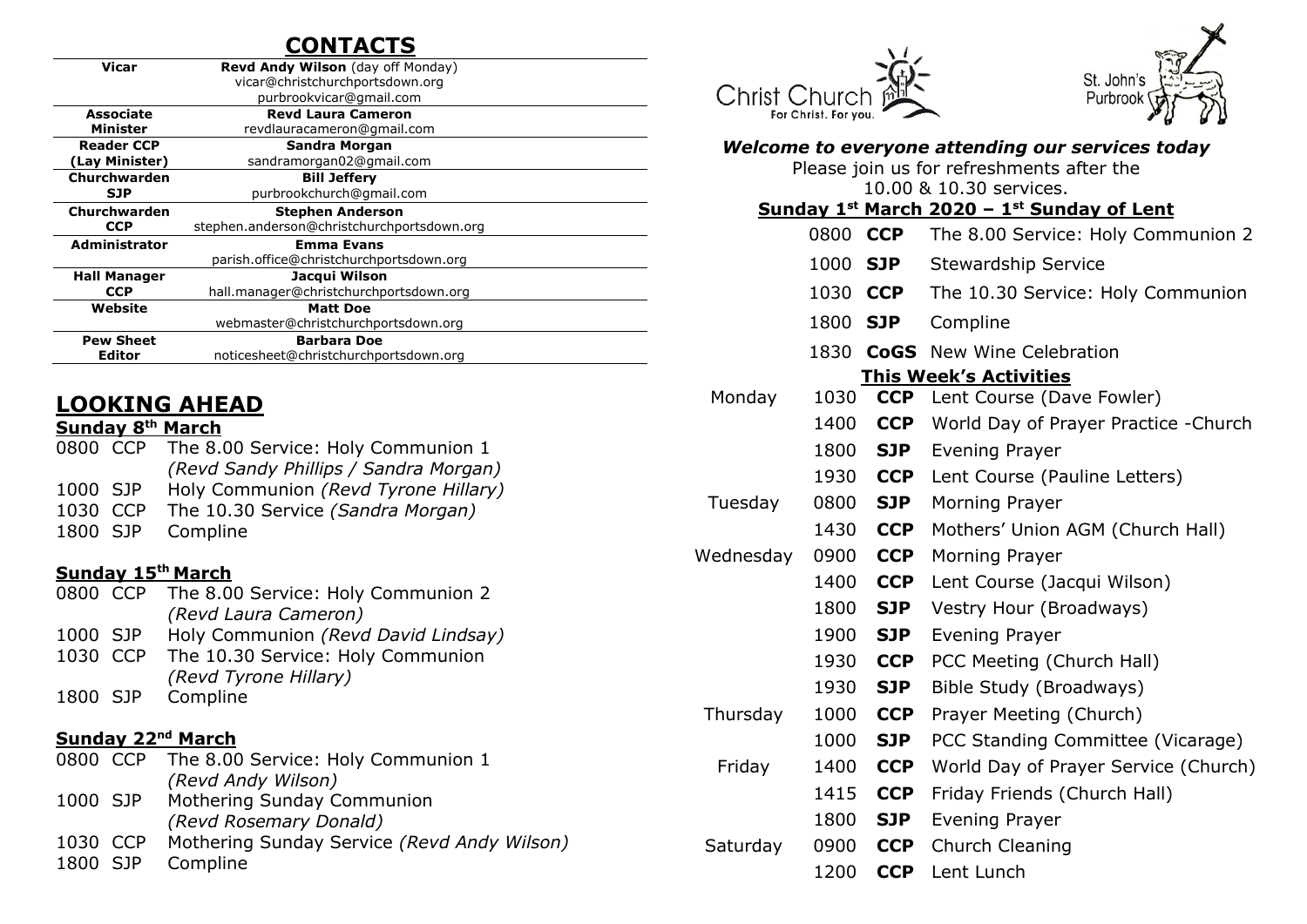**CHRIST CHURCH**  [www.christchurchportsdown.org](http://www.christchurchportsdown.org/) 



#### **Mission of the Month: Tearfund**

**Lent Lunches:** Homemade soup and a roll will be served in the church hall from 12.00pm on the following Saturdays during Lent: **7th, 14th and 28th March and 4th April.**  Donations for Tearfund or the Mothers' Union Away From It All holiday scheme.

The **Electoral Roll** for Christ Church will be revised between 8<sup>th</sup> and 23<sup>rd</sup> March. Please make sure that you are on it, if eligible.

**Annual meetings** for Christ Church will take place on **Thursday 23rd April** starting with worship at 7.15pm

# **2020 EVENTS**

**Murder Mystery Evening [SJP]:** Saturday 21<sup>st</sup> March, St John's Church Hall **Quiz Night with Fish & Chips [SJP]:** Saturday 16<sup>th</sup> May, St John's Church Hall **Summer Fete [SJP]:** Saturday 20th June, St John's Church Hall and Car Park **Coach Trip [SJP]:** Saturday 5<sup>th</sup> September **Harvest Hoedown [CCP]:** Saturday 26th September 2020. 7pm-10.30pm Barn Dance and meal in Christ Church Hall **Advent Fayre [CCP]:** Saturday 28th November 2020. 12md–3.30pm

**ST JOHN'S** [www.stjohnspurbrook.org.uk](http://www.stjohnspurbrook.org.uk/)



**Lent Lunches:** Homemade soup and a roll will be served in the church hall at 12.00pm after the 10.00 service on the following Sundays during Lent: **8th, 15th and 29th March** (after the APCM) **and 5th April.** Please add your name to the list in the Church Porch or contact Pat Wootten. There will be no charge, but donations will be gratefully received in aid of the Bishop's Lent Appeal, Christian Aid, Two Saints and MAF.

**Annual meetings** for St John's will take place on **Sunday 29th March** starting at 11.15am.

### *NOTES AND NEWS*

**World Day of Prayer Service** (formerly known as Women's World Day of Prayer): **Friday 6th March 2.00pm** at Christ Church. All Welcome.

**Andy & Jacqui** are on leave from 7<sup>th</sup> - 20<sup>th</sup> March inclusive

**JustOne:** Churches across Portsmouth are hosting evangelist Canon J John to speak at Portsmouth Guildhall on **4th and 5th April** (7.30pm). This is a great opportunity to invite just one relative, friend, neighbour or colleague to hear the life changing message of Jesus Christ presented in an accessible manner. **Andy Wilson has tickets but will return any unsold this week.** See justone.co.uk for more details.

*More to follow!*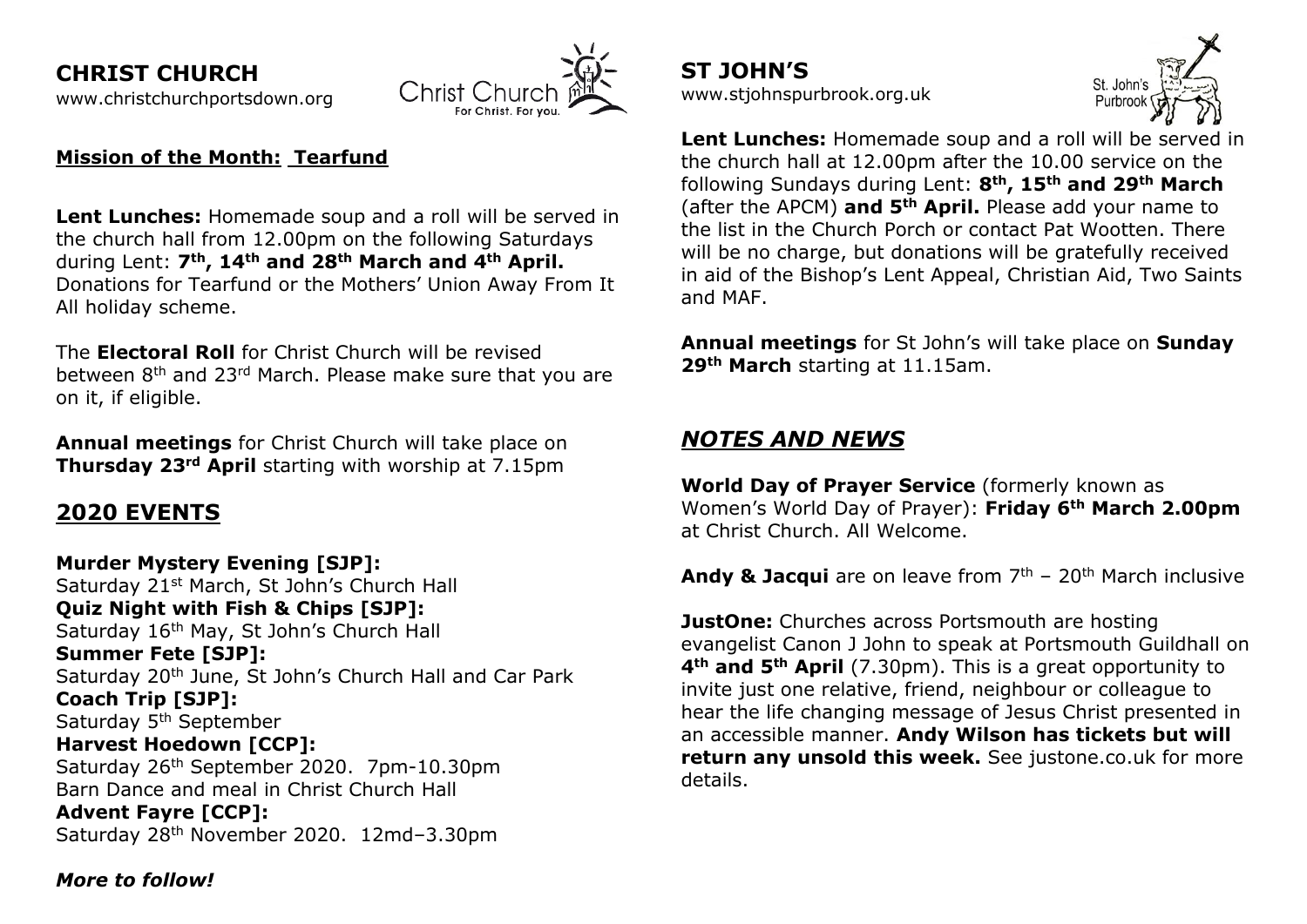you, if you will fall down and worship me.' <sup>10</sup> Jesus said to him, 'Away with you, Satan! for it is written, Worship the Lord your God, and serve only him."  $'$  <sup>11</sup> Then the devil left him, and suddenly angels came and waited on him.

*This is the Gospel of the Lord. Praise to you, O Christ.*

### **Post Communion**

Lord God, you have renewed us with the living bread from heaven; by it you nourish our faith, increase our hope, and strengthen our love: teach us always to hunger for him who is the true and living bread, and enable us to live by every word that proceeds from out of your mouth; through Jesus Christ our Lord. **Amen.**

### **FIRST SUNDAY OF LENT**

#### **COLLECT**

Almighty God, whose Son Jesus Christ fasted forty days in the wilderness, and was tempted as we are, yet without sin: give us grace to discipline ourselves in obedience to your Spirit; and, as you know our weakness, so may we know your power to save; through Jesus Christ your Son our Lord, who is alive and reigns with you, in the unity of the Holy Spirit, one God, now and for ever. **Amen.**

## **OLD TESTAMENT: Genesis 2:15–17**

 $15$  The Lord God took the man and put him in the garden of Eden to till it and keep it. <sup>16</sup> And the Lord God commanded the man, 'You may freely eat of every tree of the garden;  $17$  but of the tree of the knowledge of good and evil you shall not eat, for in the day that you eat of it you shall die.'

*This is the word of the Lord. Thanks be to God.*

### **Psalm 32**

 $1$  Happy the one whose transgression is forgiven, and whose sin is covered.  $2$  Happy the one to whom the Lord imputes no guilt, and in whose spirit there is no quile.  $3$  For I held my tongue; my bones wasted away through my groaning all the day long. <sup>4</sup>Your hand was heavy upon me day and night; my moisture was dried up like the drought in summer. 5 Then I acknowledged